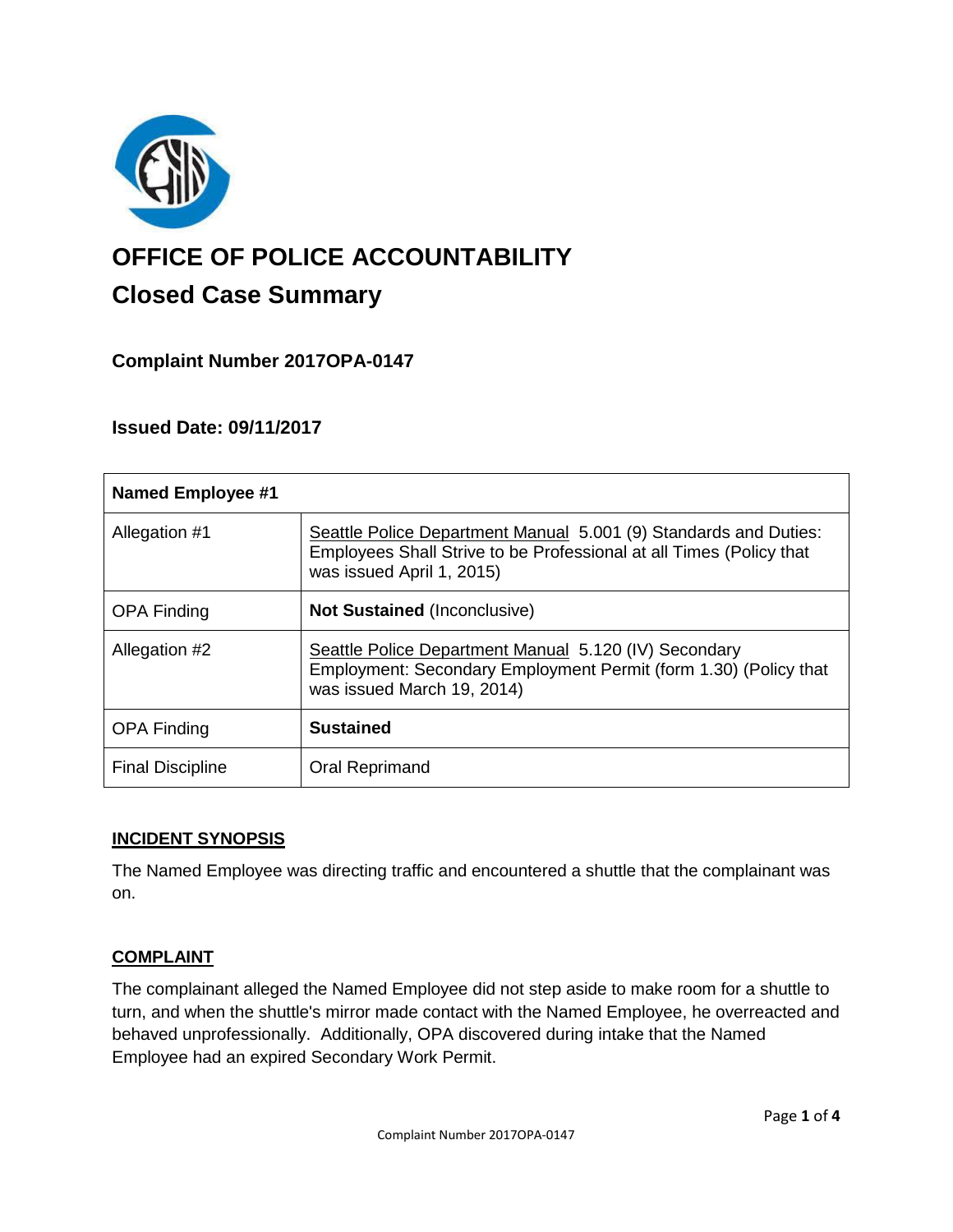#### **INVESTIGATION**

The OPA investigation included the following actions:

- 1. Review of the complainant
- 2. Search for and review of all relevant records and other evidence
- 3. Interview of SPD employee

#### **ANALYSIS AND CONCLUSION**

The complainant stated that he was riding on a bus operated by SP-Plus. The shuttle was required to take a right turn onto a street. Due to its size, the bus took wide turns. The complainant stated that there was usually an officer at this intersection directing traffic, and that the officer would step out of the way to allow for the bus to make its turn. On the date in question, the officer directing traffic was Named Employee #1. While the complainant did not see exactly what happened, the complainant stated that Named Employee #1 did not move completely out of the way and the side mirror of the bus made contact with Named Employee #1's uniform.

At that point, the officer rapped on the bus's window with his flashlight. The driver, who the complainant did not know and was not able to identify, rolled down his window and Named Employee #1 lectured the driver "on the crime of assaulting a police officer and the potential legal consequences for the driver and the people on the bus." While the complainant recognized some fault on behalf of the driver for contacting the officer with the mirror, he believed that "the officer's reaction was overblown and patronizing to the driver." Named Employee #1 threatened to have the bus driver arrested and have his license taken away, and "despite repeated apologies, the officer continued to imply that the driver was purposefully assaulting an officer, was demonstrating 'unacceptable' behavior, and deserved to face punishment under the law." Ultimately, the complainant asserted that Named Employee #1's failure to make way for the bus, and his "subsequent authoritarian and patronizing demeanor in addressing the bus driver, reflected poorly on his conduct and on the SPD."

For his part, Named Employee #1 stated that he was directing traffic at the intersection in question. Named Employee #1 set up traffic cones in his immediate vicinity, was wearing a yellow traffic vest, had a whistle in his pocket, and was holding two illuminated traffic wands. Named Employee #1 stated that, as a general matter, he would stand on the double yellow line to direct traffic. Here, however, due to the size of some of the Amazon buses, he stood a little off of the lines to give the buses more room to turn. Doing so caused Named Employee #1 to be more exposed to traffic coming from behind him. Named Employee #1 indicated that "a significant piece of the driver's side mirror" hit his shoulder. Named Employee #1 stated that he walked up to the driver's side window and tapped the glass with his traffic wand. When the driver opened the window, Named Employee #1 introduced himself and said "the reason I'm stopping you is because you hit me with your mirror." Named Employee #1 addressed the driver with a "strong" tone, but did not yell. The driver then stated to Named Employee #1: "well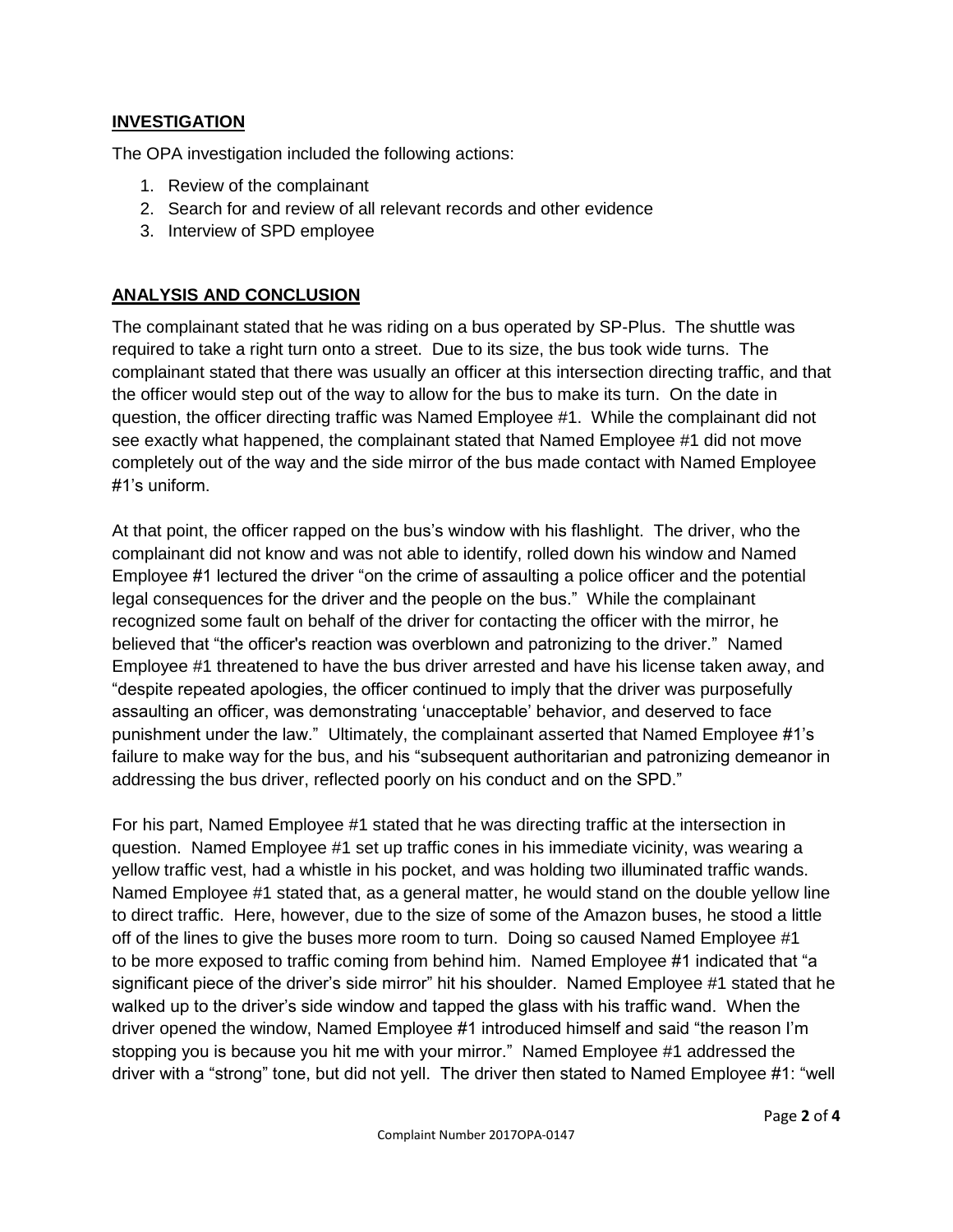normally you move out of the way." In response, Named Employee #1 indicated that he was properly standing to the right of the yellow lines and asked the driver for his license and registration. However, based on traffic that was beginning to back up, Named Employee #1 made the decision to let the driver go with a warning. Named Employee #1 stated: "I'm gonna let you off with a warning but if this happens again I'm either gonna either cite you, arrest you, and file a complaint ag—with your company." Named Employee #1 then told the driver that he was free to go and that was the end of their interaction.

Manual Policy 5.001(9) reads as follows: "Regardless of duty status, employees may not engage in behavior that undermines public trust in the Department, the officer, or other officers. Employees will avoid unnecessary escalation of events even if those events do not end in reportable uses of force." The policy further states that: officers "shall not use profanity directed as an insult or any language that is derogatory, contemptuous, or disrespectful toward any person."

If the complainant's account was true, Named Employee #1's behavior would likely have been in violation of policy. However, Named Employee #1's behavior, as he relayed it, would not be contrary to policy. Based on the fact that there was no video or audio recording of this incident, the name of the driver of the bus was not known by the complainant or later determined by OPA, and there were no identified witnesses to the incident except for the complainant and Named Employee #1, the OPA Director could not conclude, by a preponderance of the evidence, that Named Employee #1 violated policy.

SPD policy requires officers who seek secondary employment to fill out a secondary employment form and mandates that the form be approved by the employee's supervisor and by the Captain of the precinct in which the work is to occur. The employee may only perform the secondary work authorized by the permit. Permits last for one year, after which they expire. If an employee seeks to continue secondary work, the employee must submit a new permit for approval. Notably, "[e]mployees are responsible for ensuring that their permit is renewed annually and is current."

Here, on the date of incident, Named Employee #1's secondary work permit was expired. At his OPA interview, Named Employee #1 indicated that he simply forgot to renew his permit. As such, Named Employee#1 was working without Department approval and, in doing so, was in violation of policy.

#### **FINDINGS**

#### **Named Employee #1**

#### Allegation #1

There was not a preponderance of the evidence either supporting or refuting the allegation. Therefore a finding of **Not Sustained** (Inconclusive) was issued for *Standards and Duties: Employees Shall Strive to be Professional at all Times.*